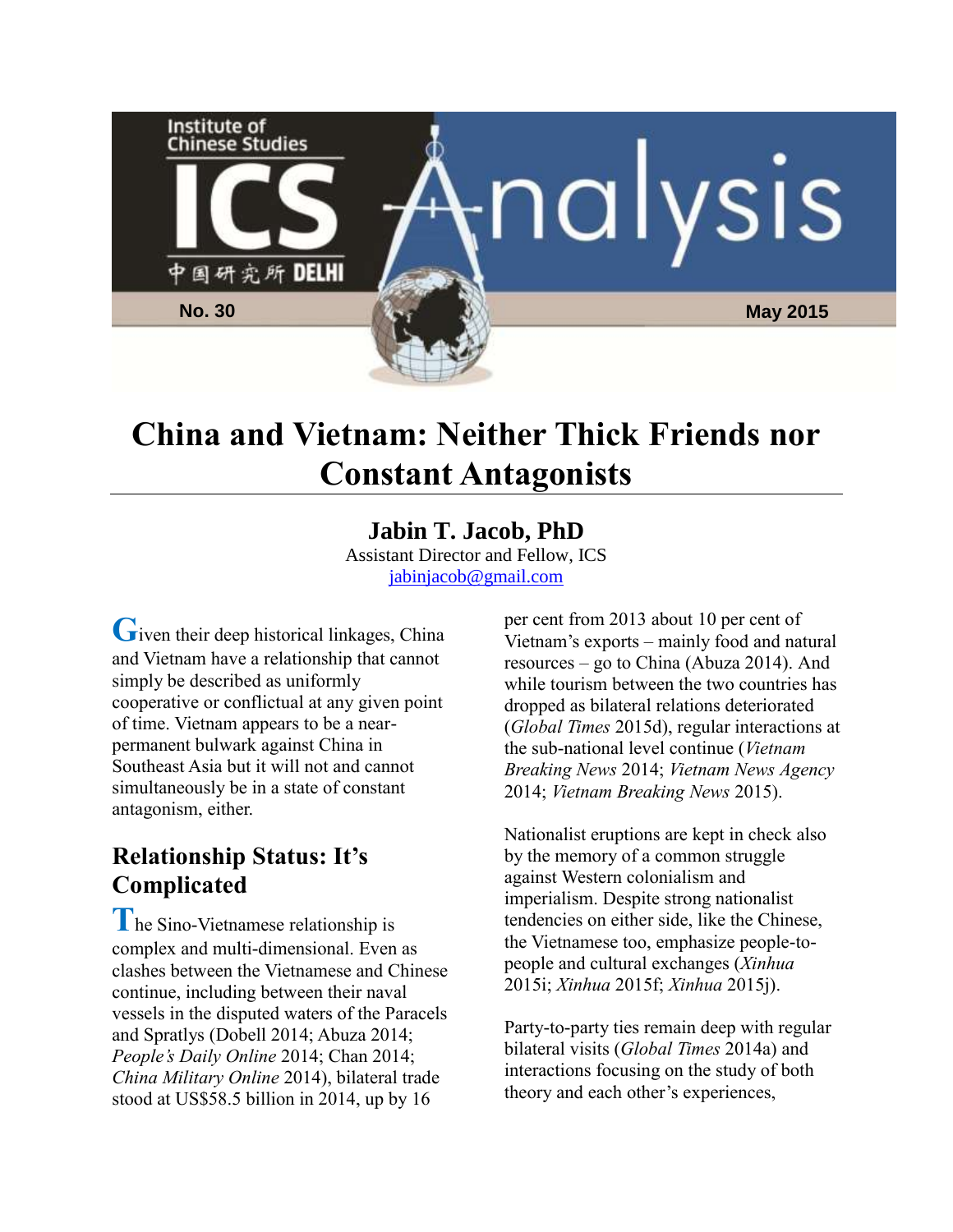(*Xinhua* 2014g; *Xinhua* 2014h) and messages of felicitation on important anniversaries on either side (*Xinhua* 2015g; Thayer 2015). Top leaders have also met in third countries on the sidelines of various multilateral forums (for instance, see *Xinhua* 2012; *Xinhua* 2013; *Xinhua* 2014e).

CPC General Secretary Xi Jinping and his counterpart in the Communist Party of Vietnam (CPV), Nguyen Phu Trong, marked the 65th anniversary of China-Vietnam diplomatic relations through a telephone conversation in February 2015 – the third year that the two have marked the occasion thus (*Xinhua* 2015i). Such regular telephone calls also take place between other officials on the two sides (*Xinhua* 2015f). Trong would later in April 2015, make a formal visit to Beijing as part of the celebrations with a delegation that included 'about one third of Vietnam's politburo' (*Global Times* 2015a).

*Beijing's position on its territorial claims in the South China Seas remains uncompromising.*

Xi has not only lauded the support extended by the two countries and peoples to each other, (*Xinhua* 2015j) and their common adherence to the leadership of communist parties and the socialist path, (*Xinhua* 2015c) but also called the relationship one of 'strategic importance' (*Xinhua* 2015i).

Importantly, the Chinese leader has also used a phrase of comparatively recent vintage stating that the two had become part of 'a community of common destiny' (*Xinhua* 2015i). This phrase is now widely used as part of the discourse around China's 'one belt, one road' project – also referred to as the new Silk Roads – and especially also

in the context of Sino-Southeast Asian ties, and possibly suggests a Chinese belief that the Vietnamese are an important factor in any major Chinese relationship with Southeast Asia.

## **China's Hard Line**

**B**eijing's position on its territorial claims in the South China Seas is, however, uncompromising and Vietnam remains the most serious contestant that China faces in the dispute being in possession of the maximum number of disputed islands. China's deployment of an oil drilling platform, the HS-981, in May 2014 in waters Vietnam claimed as its own, led to clashes at sea between the two sides and the worst anti-Chinese riots in Vietnam in decades (Krishnan 2014).

Vietnam has been indirectly accused of becoming more aggressive vis-à-vis China (Shang 2014: Zhang Hong 2014; Zhao 2014; Zhang Junshe 2014; *Xinhua* 2014a) and of falling victim to 'instigation from outside' (*Xinhua* 2014a). On the eve of the CPV General Secretary's visit to China in April 2015, a *Xinhua* commentary specifically stated that, 'Some outsiders, for selfish reasons, are exploiting every possible excuse to sow discord between them, while a few in Vietnam's political circle have been deluded by external Pied Pipers and become accomplices' (Deng 2015).

While these are usually oblique references to the role of the United States, $<sup>1</sup>$  China has</sup> also criticized Hanoi in the past for its ties to India, noting for example, that just a day after China and Vietnam had signed an agreement in 2011 on basic principles guiding the settlement of maritime issues between them, Vietnam's state-owned

**<sup>1</sup>** The US has also been directly named. See, *Global Times* (2015a)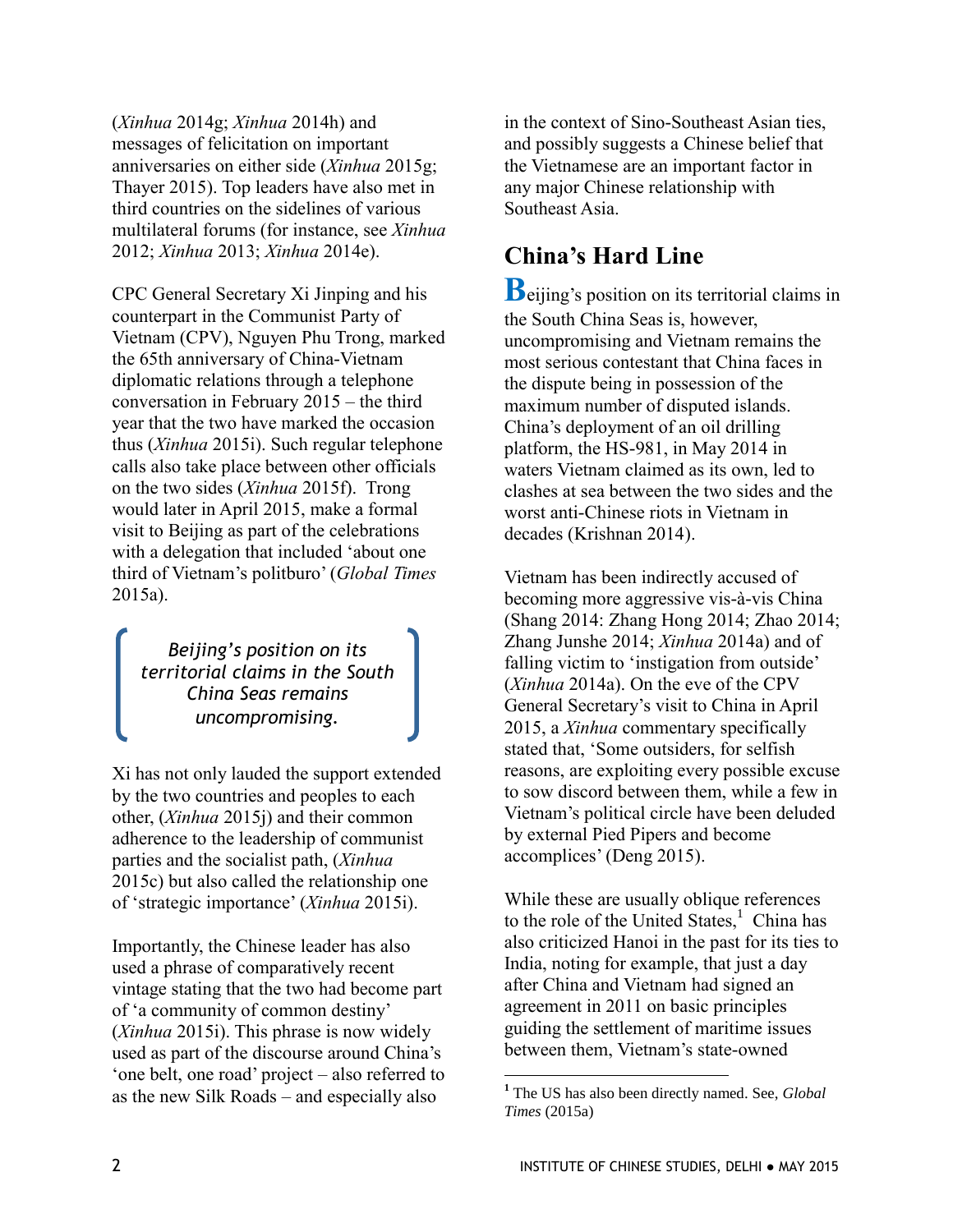energy corporation signed a three-year agreement with India to exploit gas and oil in disputed waters in the South China Sea, 'heedless of any objection from China' (*People's Daily Online* 2014).<sup>2</sup>

With respect to the involvement of ASEAN, a *Global Times* commentary noted that statement at the 25th ASEAN Summit that concluded in Naypyitaw on 13 November 2014, only mentioned that it was 'concerned over the situation in the South China Sea'- a toning down from the expression of 'serious concerns over the ongoing developments in the South China Sea' that was included in the 24th Summit statement. This has been interpreted as proof of limits being imposed on Vietnam, among others, on criticizing China (Xue 2014), implying in turn that Beijing had succeeded in convincing others in the grouping of its point of view (*DWNews* 2014). China was, however, back to expressing "serious concern" over an ASEAN statement at the 26th ASEAN Summit over Chinese reclamation activities in disputed waters in the South China Sea and saying it was 'opposed to the actions of an "individual country" kidnapping the ASEAN'(cited in *Xinhua* 2015b). Beijing also noted that Vietnam and the Philippines had also undertaken large-scale reclamation work on islands and reefs in their control and so violated Chinese sovereignty (*Xinhua* 2015a).

While acknowledging the differences between the two countries over the South China Sea territorial issues, Xi in his message to his Vietnamese counterpart also declared that it was 'in line with the fundamental interests of both sides and conducive to regional peace, stability and

 $\overline{a}$ 

prosperity for the two sides to cement political mutual trust, boost win-win cooperation, strengthen guidance of public opinion, and properly handle differences'  $(Xinhua 2015i)$ .<sup>3</sup>

#### *China has criticized Hanoi in the past for its attempts to involve India in the dispute.*

The references to guiding public opinion<sup>4</sup> and properly handling differences are probably intended to remind Hanoi to not allow a repeat of the riots earlier in 2014 against Chinese firms (*China Daily* 2014; *Sina*.*com*. 2014; *Xinhua* 2014i). Chinese

State Councilor Yang Jiechi in a telephone conversation with Vietnamese Deputy Prime Minister and Foreign Minister, Pham Binh Minh, in February 2015 was more specific, asking that Hanoi 'properly handle maritime issues' (*Xinhua* 2015g). In an earlier visit in mid-June 2014, even as the rig remained in position, Yang had gone so far as to say that his country would 'take all necessary measures' to protect its sovereignty and HS-981 (*Xinhua* 2014c).

Similarly, during his visit to Vietnam in late December 2014, chairman of the Chinese People's Political Consultative Conference and No. 4 on the Politburo Standing Committee, Yu Zhengsheng, called for the development of China-Vietnam relations 'in a correct path'(*South China Morning Post* 2014). This was preceded by Xi's call in August in a conversation with Le Hong Anh, the visiting special envoy of CPV general secretary Nguyen Phu Trong for both sides

**<sup>2</sup>** See also *Global Times* (2014) based on an interview with Chu Hao, an assistant research fellow at the China Institutes for Contemporary International Relations, Beijing.

**<sup>3</sup>** On guiding public opinion, see also *Xinhua* (2014c) **4** See also Vietnamese Ambassador's statement in *Global Times* (2015d).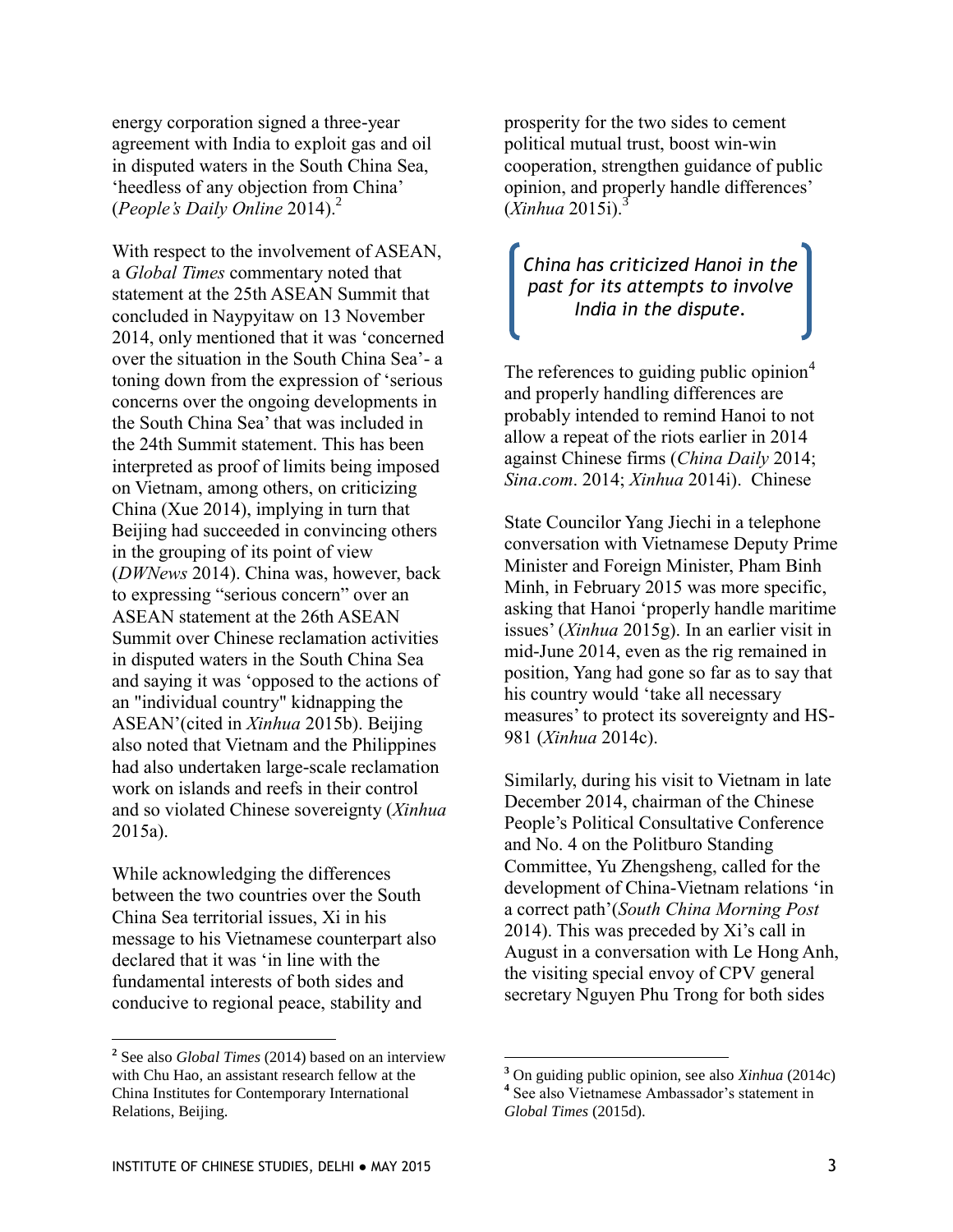to make "correct political decisions" to put ties on the right track (*Xinhua* 2014j).

*The Chinese now realize that their assertiveness in the South China Sea disputes has brought Vietnam and the Philippines closer together.*

These statements can be interpreted as a renewed demand that Vietnam stick to the bilateral route in resolving disputes. Yu stressed that 'Megaphone diplomacy can only trigger volatility of public opinion, which should be avoided by both sides' (*Xinhua* 2014d). Elsewhere, China has accused the ASEAN's Vietnamese secretarygeneral, Le Luong Minh, for his 'biased comments on the issue of the South China Sea'. Le had earlier declared that ASEAN claimants Brunei, Malaysia, the Philippines, and Vietnam could not accept China's ninedash claim line since it was not in accordance with international law (Parameswaran 2015).

## **Beijing Rethink?**

**B**eijing has, however, not really helped its case by some of its actions. When HS-981 first entered disputed waters, the Vietnamese tried desperately to get in touch with CPC authorities but the latter apparently did not take their calls. Yang Jiechi's June 2014 visit was received poorly by the Vietnamese for the aggressive tone he took with them.<sup>5</sup>

The Chinese probably now realize that their role in the South China Sea disputes has brought Vietnam and the Philippines together. In late November 2014, two Vietnamese navy warships visited Manila

for the first time as part of a friendly visit to the Philippines (*Reuters* 2014). Vietnam also made a submission to The Hague's Permanent Court of Arbitration on a case brought by the Philippines against China over territorial claims in the waters, (Ha and Pham 2014) which the Philippines said was 'helpful in terms of promoting the rule of law and in finding peaceful and nonviolent solutions to the South China Sea claims' (cited in Orendain 2014).

One Chinese commentator from the Chinese Academy of Social Sciences feared that Vietnam was getting closer to the US and Japan, and that Hanoi was 'likely to continue with the legal moves'.<sup>6</sup> A Western analyst has suggested that the balance of views on China within the CPV briefly tilted towards the hardliners on China in the wake of the HS-981 incident with a June 2014 meeting of the Party's Central Committee unanimously condemning the Chinese action (Abuza 2014). Further, in a message clearly aimed at China, ASEAN foreign ministers meeting at Kota Kinabalu in Malaysia in late January 2015, agreed to 'intensify efforts towards achieving the full and effective implementation of the Declaration on the Conduct of Parties in the South China Sea and work vigorously towards the early conclusion of the Code of Conduct on the South China Sea' (*South China Morning Post* 2015).

The Chinese did not fail to pick up the signals and have tried to bring ties with Vietnam back on even keel. It is, in fact, a sign of the seriousness with which China views ties with its southern neighbour that it sent Yu to visit Vietnam at the end of 2014 (Thayer 2015). Given that Yu is also part of the so-called 'Iron Triangle' of those with a Shaanxi connection within the PBSC (along

 $\overline{a}$ 

**<sup>5</sup>** Author's private conversations with Vietnam specialist

**<sup>6</sup>** Du Jifeng of the Institute of Asia-Pacific Studies cited in *South China Morning Post* (2014a).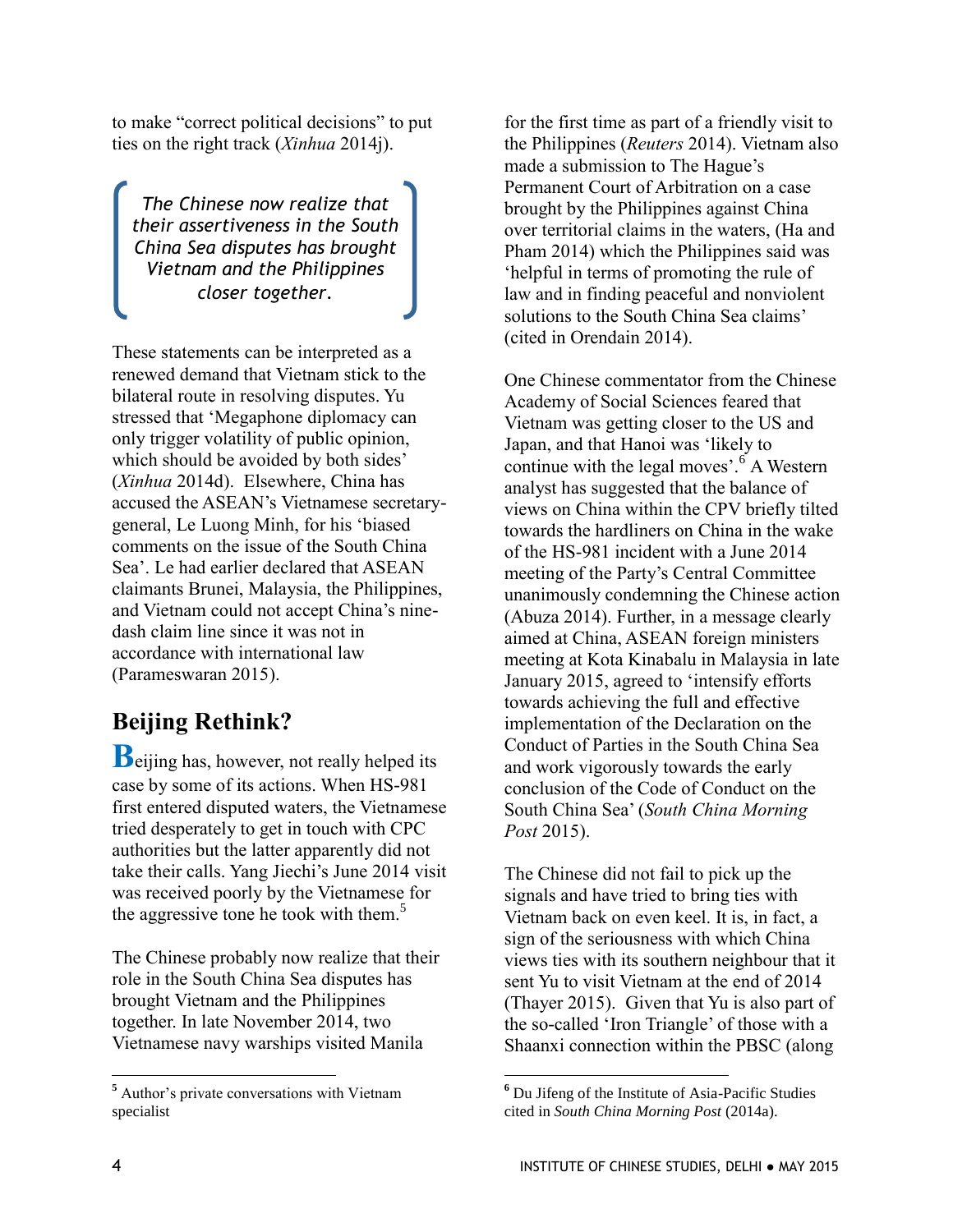with Wang Qishan and Xi Jinping), his visit was possibly also meant to mark Xi's personal attention to improving ties with Vietnam. In fact, since Hanoi's furious diplomatic and military reaction to HS-981, the Chinese have at least until now, more or less limited provoking their southern neighbour. And even if, China's construction activities in the disputed territories continue, it has largely managed to calm tempers in Vietnam.

Later, during the CPC General Secretary's visit to Beijing, a *Xinhua* commentary declared that 'Tension at sea is not the whole picture for the Sino-Vietnamese relationship. Past disputes have been calmed without damage to ties in the long term' (*Xinhua* 2015d). Xi Jinping himself suggested that the two countries 'control their disputes' so as to ensure their ties developed 'in a right track' and that both the two parties and the two nations increase their high-level interactions in order to find 'new solutions to their problems and new ideas to advance the bilateral relationship in a sustained way' (*Xinhua* 2015c).

The Trong visit was soon followed with a visit by Chinese State Councilor and Public Security Minister Guo Shengkun later in April 2015 (*Xinhua* 2015e). China has frequently expressed hopes that Vietnam can come around (*Xinhua* 2014b; Li 2014; *Xinhua* 2014e) to seeing the need for a bilateral resolution of the dispute away from reliance on either the ASEAN or outside powers. Chinese commentaries have also underlined the need for stability in Sino-Vietnamese ties in order to push its 'one belt, one road' initiative. As one commentary noted, 'China doesn't want territorial and maritime antagonism with Vietnam standing in the way of implementing these programs. Vietnam should be roped into this grand vision'

(*Global Times* 2015a; see also *Xinhua* 2015h).

*It is a sign of the seriousness with which China views ties with Vietnam that it sent Yu Zhengsheng to visit at the end of 2014.*

To this end, Beijing has also tried the soft power approach also by offering opportunities to Vietnam 'for personnel training and media swaps, to lay solid public opinion foundation' for the development of bilateral ties (*Xinhua* 2014 d).

## **Vietnamese Caution and Implications for India**

**M**eanwhile, with over US\$20 billion in trade deficit with the Chinese, and a heavy dependence on China for the basic raw material for many of its manufactured products, there are also limits to how much Vietnam can antagonize Beijing. Therefore, it is not surprising that Hanoi is actively considering joining the Trans-Pacific Partnership (TPP) led by the US as a way of reducing its dependence on its northern neighbour. However, there are sections within the CPV – usually identified as those seeking accommodation with China – that also view the demands the TPP imposes as being too heavy and potentially threatening to the Party's control over the economy (Abuza 2014). $<sup>7</sup>$ </sup>

History and proximity together ensure that

**<sup>7</sup>** Chinese companies are not taking any chances, however. Many, especially those supplying components in the garment sector, are planning to move in greater numbers to Vietnam in anticipation of the latter eventually joining the TPP. This, in turn, only solidifies Vietnam's economic links with China (*Thanh Nien News* 2014).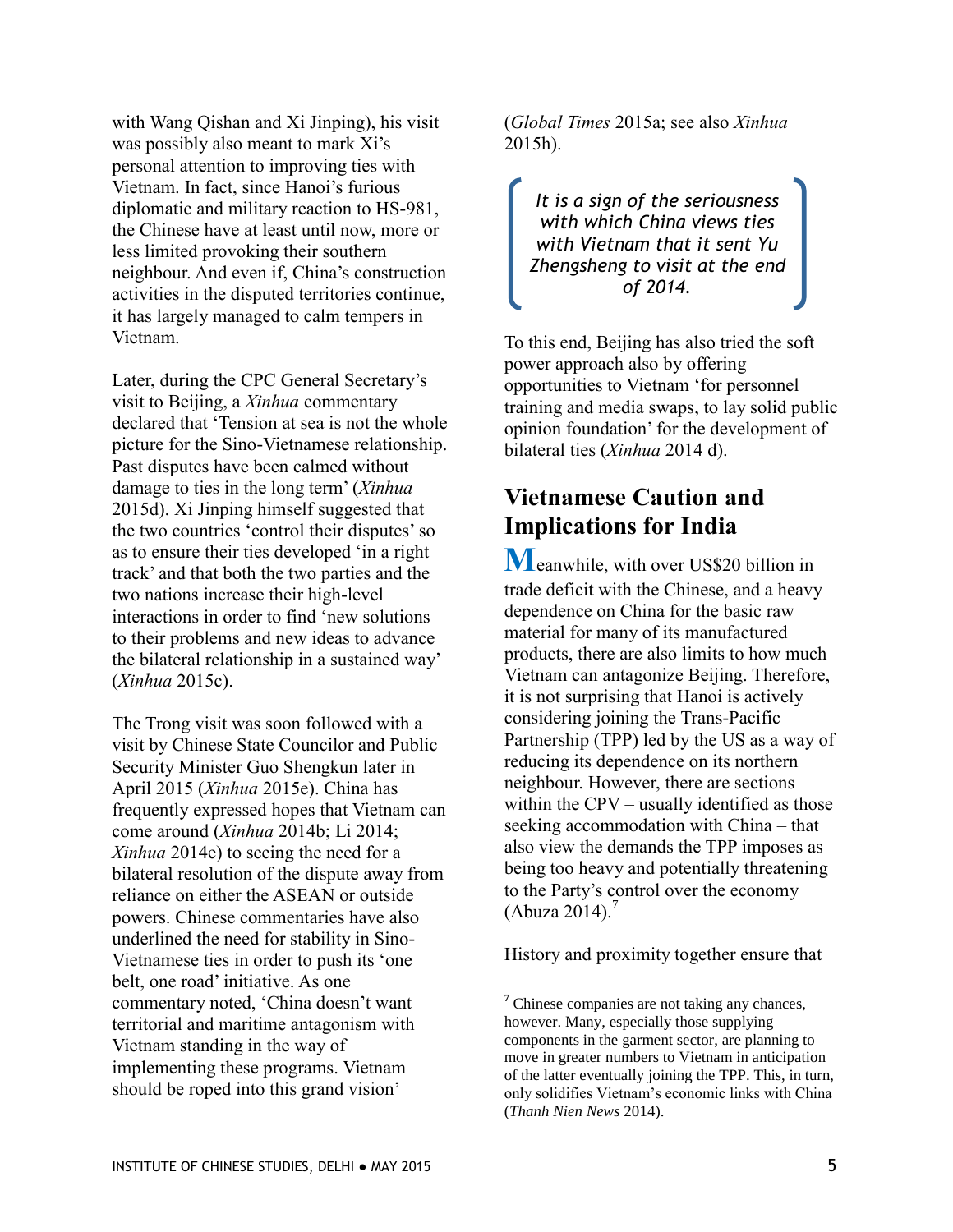neither Beijing nor Hanoi can take each other for granted, even if China's economic growth and rapid military modernization are beginning to fundamentally change ground realities. What other regional and external powers need to remember is that this change might not always be opposed by Vietnam. For instance, China's new Silk Roads policy  $-$  at least, as Beijing has portrayed it  $-$  is about economic development through infrastructure connectivity in a mutually beneficial and non-hegemonic manner. Even if this turns out to be mere rhetoric in the long term, Vietnam could certainly use more capital and infrastructure development expertise to boost its economic growth in the immediate term, and it is China, more than any other country that is best placed to provide a large share of these.

While anti-China voices might have dominated in the immediate aftermath of the HS-981 crisis, the two sides soon returned to their default position of exchanging highlevel visits, including between the communist parties, evidence of careful calibration on both sides.

*India must note that Vietnamese officials have also stressed their country's 'independent' foreign policy.*

There is thus, a tripwire of caution built into the Sino-Vietnamese relationship, perhaps more so, on the Vietnamese side. When the two sides express the desire to 'jointly safeguard the right direction in developing bilateral ties' (*Xinhua* 2015j) or to 'jointly safeguard maritime peace and stability' (*Xinhua* 2015f), not only is each side trying to put the onus on the other to mend matters, it also agrees that no matter where the

responsibility for the dispute lies, it too, must contribute its part to repairing ties.

If they could hold the Chinese to some sort of a stalemate on the disputes in the South China Seas, the Vietnamese will consider their battle won and be more open to Chinese trade and investments. Beijing too, might come around to accepting the need for a stalemate in the short term, in order to further soften Vietnamese resistance. For Hanoi though, the challenge will be to see how the economic exchanges with China do not shift the balance such that Vietnam will eventually find it disadvantageous to counter any future Chinese strengthening of claims on disputed territory.

Indian analysts and policymakers must note that eager as Vietnam is to actively engage New Delhi in its disputes with the Chinese, Vietnamese officials have also stressed their country's 'independent' foreign policy and that it had 'no reason to cooperate with another county to contain a third one'.<sup>8</sup> This is, no doubt, the result of the aforementioned Vietnamese caution and of their lack of faith in the United States being able to consistently confront and push back against Chinese assertiveness or to support its allies and other smaller nations in the region. India also needs to be aware of domestic pressures on Vietnamese policy vis-à-vis China given the coming leadership change in the CPV in January 2016.<sup>9</sup> Already, a Chinese scholar has said Beijing should 'take a slightly softer stance on some issues' in anticipation of incumbent Vietnamese Prime Minister Nguyen Tan Dung – seen as belonging to the pro-American faction of the CPV (Abuza

**<sup>8</sup>** Vietnamese Ambassador to China Nguyen Van Tho cited in *Global Times* (2015d).

**<sup>9</sup>** The Chinese expect some uncertainties in the domestic politics of Vietnam due to the leadership change and fear the South China Sea issues 'may be misused in political struggles' (Li 2015)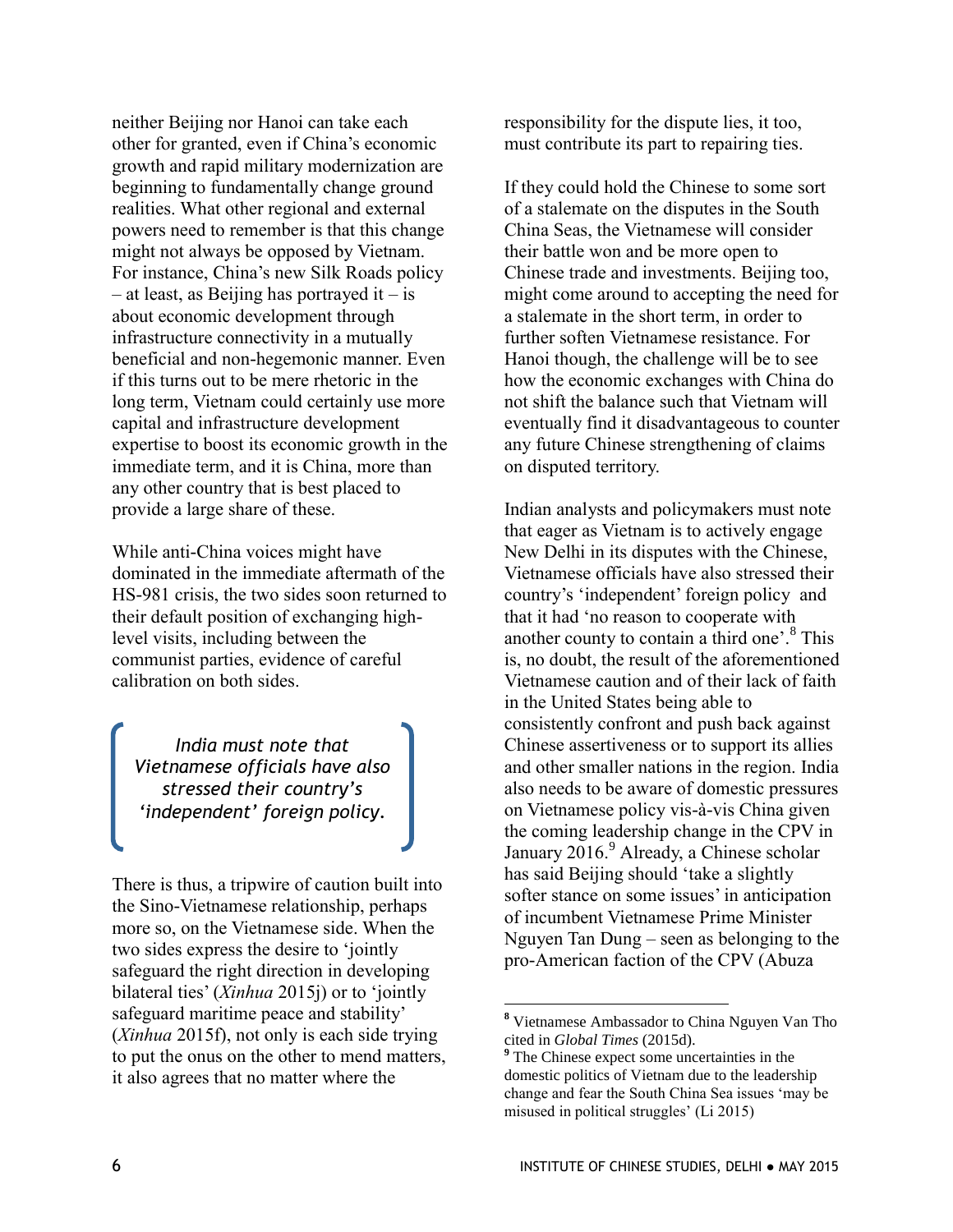2014) – throwing his hat into the ring for the post of Party General Secretary.<sup>10</sup>

If it has any ambitions of becoming a significant player in the region, India must actively consider options – and not just military ones – for augmenting Vietnamese abilities to protect their sovereignty and other interests. New Delhi cannot expect nor should it wait for a lead or direction from the ASEAN or other powers, in order to pursue such action.■

#### **REFERENCES**

Abuza, Zachary. 2014. 'Vietnam buckles under Chinese pressure', *Asia Times Online*. 29 July, [http://www.atimes.com/atimes/Southeast\\_Asia/SEA-](http://www.atimes.com/atimes/Southeast_Asia/SEA-01-290714.html)[01-290714.html](http://www.atimes.com/atimes/Southeast_Asia/SEA-01-290714.html) (accessed on 28 January 2015).

Chan, Minnie. 2014. 'PLA reports maritime drill near Vietnam simulating threat to oil rig', *South China Morning Post*. 24 August, [http://www.scmp.com/news/china/article/1580189/pl](http://www.scmp.com/news/china/article/1580189/pla-reports-maritime-drill-near-vietnam-simulating-threat-oil-rig) [a-reports-maritime-drill-near-vietnam-simulating](http://www.scmp.com/news/china/article/1580189/pla-reports-maritime-drill-near-vietnam-simulating-threat-oil-rig)[threat-oil-rig](http://www.scmp.com/news/china/article/1580189/pla-reports-maritime-drill-near-vietnam-simulating-threat-oil-rig) (accessed on 28 January 2015).

*China Daily*. 2014. 'China urges Vietnam to implement remedies for riots', 25 August, [http://www.chinadaily.com.cn/world/2014-](http://www.chinadaily.com.cn/world/2014-08/25/content_18483809.htm) [08/25/content\\_18483809.htm](http://www.chinadaily.com.cn/world/2014-08/25/content_18483809.htm) (accessed on 28 January 2015).

*China Military Online*. 2014. 'Commentary: Vietnam's submarine no way to scare China', 11 September, [http://eng.chinamil.com.cn/news](http://eng.chinamil.com.cn/news-channels/china-military-news/2014-09/11/content_6132748.htm)[channels/china-military-news/2014-](http://eng.chinamil.com.cn/news-channels/china-military-news/2014-09/11/content_6132748.htm) [09/11/content\\_6132748.htm](http://eng.chinamil.com.cn/news-channels/china-military-news/2014-09/11/content_6132748.htm) (accessed on 28 January 2015).

Deng Yushan. 2015. 'No room for wedge in China-Vietnam relations', *Xinhua*. 7 April, [http://news.xinhuanet.com/english/2015-](http://news.xinhuanet.com/english/2015-04/07/c_134129188.htm) [04/07/c\\_134129188.htm](http://news.xinhuanet.com/english/2015-04/07/c_134129188.htm) (accessed on 7 April 2015).

Dobell, Graeme . 2014. 'China's Dangerous South China Sea Strategy', *The National Interest*. 10 June, [http://nationalinterest.org/blog/the-buzz/chinas-](http://nationalinterest.org/blog/the-buzz/chinas-dangerous-south-china-sea-strategy-10636)

 $\overline{a}$ 

[dangerous-south-china-sea-strategy-10636](http://nationalinterest.org/blog/the-buzz/chinas-dangerous-south-china-sea-strategy-10636) (accessed on 28 January 2015).

*DWNews.* 2014. '波澜再起 中越船只再次在南海发 生碰撞' (Bolan zaiqi: Zhong Yue chuanzhi zaici zai Nan Hai fasheng pengzhuang) [Tumult again: China-Vietnam boats collide again in South China Sea], 30 November, [http://military.dwnews.com/news/2014-](http://military.dwnews.com/news/2014-11-30/59621268.html) [11-30/59621268.html](http://military.dwnews.com/news/2014-11-30/59621268.html) (accessed on 28 January 2015).

*Global Times.* 2014. 'Hanoi Can't Rely on Favor of Others in Handling Ties with Beijing', 29 October, <http://www.globaltimes.cn/content/888972.shtml> (accessed on 28 January 2015).

*Global Times*. 2015a. 'Party-to-party ties bring Beijing, Hanoi closer', 9 April, <http://www.globaltimes.cn/content/915939.shtml> (accessed on 9 April 2015).

*Global Times*. 2015b. 'Sino-Vietnamese conflicts can be contained till solution found', 13 April 2015, <http://www.globaltimes.cn/content/916658.shtml> (accessed on 15 April 2015).

*Global Times*. 2015c. 'Trade leverage can halt Vietnam's turn to US', 25 January, <http://www.globaltimes.cn/content/903857.shtml> (accessed on 28 January 2015).

*Global Times*. 2015d. 'Vietnam 'will not cooperate' with any third country to contain China', 16 January, <http://www.globaltimes.cn/content/902277.shtml> (accessed on 28 January 2015).

Ha, Oanh and Diep Ngoc Pham. 2012. 'South China Sea Tensions Flare as Vietnam Files Stance to Court', *Bloomberg Business*. 12 December, [http://www.bloomberg.com/news/2014-12-12/south](http://www.bloomberg.com/news/2014-12-12/south-china-sea-tensions-flare-as-vietnam-files-stance-to-court.html)[china-sea-tensions-flare-as-vietnam-files-stance-to](http://www.bloomberg.com/news/2014-12-12/south-china-sea-tensions-flare-as-vietnam-files-stance-to-court.html)[court.html](http://www.bloomberg.com/news/2014-12-12/south-china-sea-tensions-flare-as-vietnam-files-stance-to-court.html) (accessed on 28 January 2015).

Krishnan, Ananth. 2014. 'Anti-China riots kill two, injure 100 in Vietnam', *The Hindu*. 16 May, [http://www.thehindu.com/todays-paper/tp](http://www.thehindu.com/todays-paper/tp-international/antichina-riots-kill-two-injure-100-in-vietnam/article6014346.ece)[international/antichina-riots-kill-two-injure-100-in](http://www.thehindu.com/todays-paper/tp-international/antichina-riots-kill-two-injure-100-in-vietnam/article6014346.ece)[vietnam/article6014346.ece](http://www.thehindu.com/todays-paper/tp-international/antichina-riots-kill-two-injure-100-in-vietnam/article6014346.ece) (accessed on 28 January 2015).

Li Kaisheng. 2015. 'Will South China Sea stay peaceful in 2015?', *Global Times*. 29 January, <http://www.globaltimes.cn/content/904825.shtml> (accessed on 1 February 2015).

Li Li. 2014. 'China-Vietnam Ties Should Not Fall Victim To Territorial Row', *Xinhua*. 27 August,

**<sup>10</sup>** Zhou Fangyin, professor at the Guangdong Research Institute for International Strategies, in an interview in *Global Times* (2015c).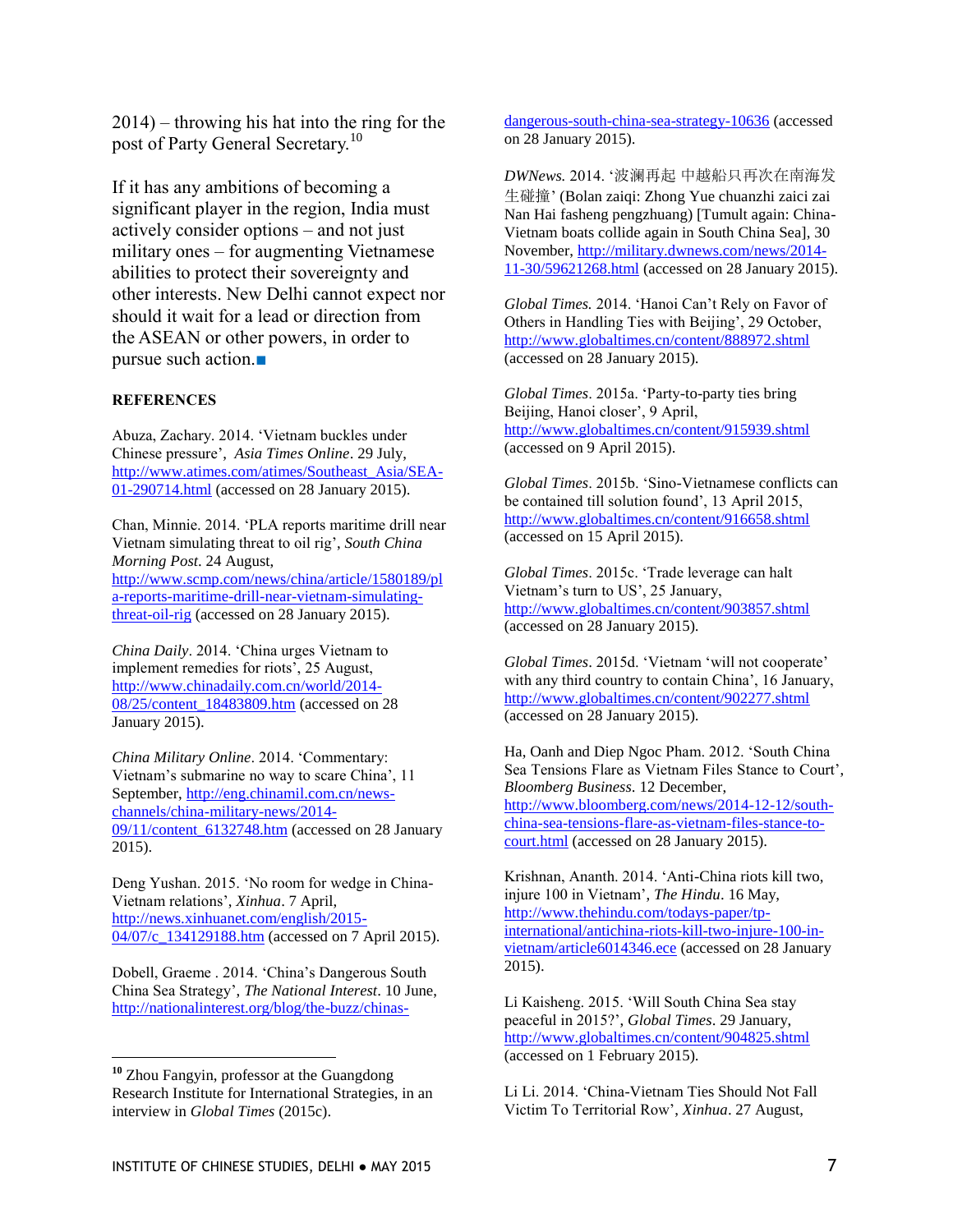[http://news.xinhuanet.com/english/china/2014-](http://news.xinhuanet.com/english/china/2014-08/27/c_133590685.htm) [08/27/c\\_133590685.htm](http://news.xinhuanet.com/english/china/2014-08/27/c_133590685.htm) (accessed on 28 January 2015).

Orendain, Simone. 2014. 'Challenges Mount to Beijing's South China Sea Claims', *Voice of America*. 14 December, [http://m.voanews.com/a/challenges](http://m.voanews.com/a/challenges-mount-to-beijng-south-china-sea-claims/2558448.html)[mount-to-beijng-south-china-sea](http://m.voanews.com/a/challenges-mount-to-beijng-south-china-sea-claims/2558448.html)[claims/2558448.html](http://m.voanews.com/a/challenges-mount-to-beijng-south-china-sea-claims/2558448.html) (accessed on 28 January 2015).

Parameswaran, Prashanth. 2015. 'China Blasts ASEAN Head for South China Sea Remarks', 12 March, [http://thediplomat.com/2015/03/china-blasts](http://thediplomat.com/2015/03/china-blasts-asean-head-for-south-china-sea-remarks/)[asean-head-for-south-china-sea-remarks/](http://thediplomat.com/2015/03/china-blasts-asean-head-for-south-china-sea-remarks/) (accessed on 15 April 2015).

*People's Daily Online*. 2014b. 'Vietnam must be sincere over maritime disputes', 31 October, [http://en.people.cn/n/2014/1031/c98649-](http://en.people.cn/n/2014/1031/c98649-8802735.html) [8802735.html](http://en.people.cn/n/2014/1031/c98649-8802735.html) (accessed on 28 January 2015).

*Reuters.* 2014. 'Vietnam warships visit Philippines amid South China Sea dispute', 25 November, [http://www.reuters.com/article/2014/11/25/us](http://www.reuters.com/article/2014/11/25/us-philippines-vietnam-southchinasea-idUSKCN0J90FO20141125)[philippines-vietnam-southchinasea](http://www.reuters.com/article/2014/11/25/us-philippines-vietnam-southchinasea-idUSKCN0J90FO20141125)[idUSKCN0J90FO20141125](http://www.reuters.com/article/2014/11/25/us-philippines-vietnam-southchinasea-idUSKCN0J90FO20141125) (accessed on 28 January 2015).

Shang Jun. 2014. 'A calm South China doesn't need US stoking flames of conflict', *Global Times.* 13 August 2014, <http://www.globaltimes.cn/content/876052.shtml>

(accessed on 28 January 2015).

*Sina.com*. 2014. 'Vietnam feels sorry over Chinese workers' casualties in mid-May riots: spokesperson', 25 August,

[http://english.sina.com/world/2014/0825/730618.htm](http://english.sina.com/world/2014/0825/730618.html) [l](http://english.sina.com/world/2014/0825/730618.html) (accessed on 28 January 2015).

*South China Morning Post*. 2014. 'Senior Chinese leader Yu Zhengsheng calls for 'correct path' in relations with Vietnam', 27 December, [http://www.scmp.com/news/china/article/1668632/se](http://www.scmp.com/news/china/article/1668632/senior-chinese-leader-yu-zhengsheng-calls-correct-path-relations-vietnam) [nior-chinese-leader-yu-zhengsheng-calls-correct](http://www.scmp.com/news/china/article/1668632/senior-chinese-leader-yu-zhengsheng-calls-correct-path-relations-vietnam)[path-relations-vietnam](http://www.scmp.com/news/china/article/1668632/senior-chinese-leader-yu-zhengsheng-calls-correct-path-relations-vietnam) (accessed on 28 January 2015).

*South China Morning Post*. 2015. 'Asean seeks early conclusion of a maritime pact for South China Sea', 28 January,

[http://www.scmp.com/news/asia/article/1694444/ase](http://www.scmp.com/news/asia/article/1694444/asean-seeks-early-south-china-sea-pact) [an-seeks-early-south-china-sea-pact](http://www.scmp.com/news/asia/article/1694444/asean-seeks-early-south-china-sea-pact) (accessed on 28 January 2015).

*Thanh Nien News*. 2014. 'Vietnam will watch China eat its TPP lunch', 13 May,

[http://www.thanhniennews.com/business/vietnam](http://www.thanhniennews.com/business/vietnam-will-watch-china-eat-its-tpp-lunch-26247.html)[will-watch-china-eat-its-tpp-lunch-26247.html](http://www.thanhniennews.com/business/vietnam-will-watch-china-eat-its-tpp-lunch-26247.html) (accessed on 28 January 2015).

Thayer, Carl. 2015. 'China and Vietnam Eschew Megaphone Diplomacy', *The Diplomat*. 2 January, [http://thediplomat.com/2015/01/china-and-vietnam](http://thediplomat.com/2015/01/china-and-vietnam-eschew-megaphone-diplomacy/)[eschew-megaphone-diplomacy/](http://thediplomat.com/2015/01/china-and-vietnam-eschew-megaphone-diplomacy/) (accessed on 28 January 2015).

*Vietnam Breaking News*. 2014. 'Party leader praises growing economic ties with China', 15 April, [http://www.vietnambreakingnews.com/2014/04/party](http://www.vietnambreakingnews.com/2014/04/party-leader-praises-growing-economic-ties-with-china/) [-leader-praises-growing-economic-ties-with-china/](http://www.vietnambreakingnews.com/2014/04/party-leader-praises-growing-economic-ties-with-china/) (accessed on 15 April 2015).

*Vietnam Breaking News*. 2015. 'Vietnamese and Chinese units sign twinning agreement', 13 March, [http://www.vietnambreakingnews.com/tag/lao-cai](http://www.vietnambreakingnews.com/tag/lao-cai-international-border-gate/)[international-border-gate/](http://www.vietnambreakingnews.com/tag/lao-cai-international-border-gate/) (accessed on 15 April 2015).

*Vietnam News Agency*. 2014. 'Dozens of economic deals struck at China-Vietnam border trade fair', 11 November,

[http://en.hanoi.vietnamplus.vn/Home/Dozens-of](http://en.hanoi.vietnamplus.vn/Home/Dozens-of-economic-deals-struck-at-ChinaVietnam-border-trade-fair/201411/4140.vnplus)[economic-deals-struck-at-ChinaVietnam-border](http://en.hanoi.vietnamplus.vn/Home/Dozens-of-economic-deals-struck-at-ChinaVietnam-border-trade-fair/201411/4140.vnplus)[trade-fair/201411/4140.vnplus](http://en.hanoi.vietnamplus.vn/Home/Dozens-of-economic-deals-struck-at-ChinaVietnam-border-trade-fair/201411/4140.vnplus) (accessed on 15 April 2015).

*Vietnam Plus*. 2015. 'Vietnamese Ambassador to China Nguyen Van Tho', 7 April, [http://www.talkvietnam.com/tag/vietnamese](http://www.talkvietnam.com/tag/vietnamese-ambassador-to-china-nguyen-van-tho/)[ambassador-to-china-nguyen-van-tho/](http://www.talkvietnam.com/tag/vietnamese-ambassador-to-china-nguyen-van-tho/) (accessed on 15 April 2015).

*Xinhua*. 2012. 'Chinese, Vietnamese presidents meet on ties', 7 September, [http://news.xinhuanet.com/english/china/2012-](http://news.xinhuanet.com/english/china/2012-09/07/c_131833079.htm) [09/07/c\\_131833079.htm](http://news.xinhuanet.com/english/china/2012-09/07/c_131833079.htm) (accessed on 28 January 2015).

*Xinhua*. 2013. 'China, Vietnam agree to deepen partnership along three tracks', 13 October, [http://news.xinhuanet.com/english/china/2013-](http://news.xinhuanet.com/english/china/2013-10/13/c_132795280.htm) [10/13/c\\_132795280.htm](http://news.xinhuanet.com/english/china/2013-10/13/c_132795280.htm) (accessed on 28 January 2015).

*Xinhua*. 2014a. 'Backgrounder: China's stands on South China Sea disputes', 15 December, [http://news.xinhuanet.com/english/china/2014-](http://news.xinhuanet.com/english/china/2014-12/15/c_133855926.htm) [12/15/c\\_133855926.htm](http://news.xinhuanet.com/english/china/2014-12/15/c_133855926.htm) (accessed on 28 January 2015).

*Xinhua*. 2014b. 'China Voice: Big-picture perspective needed for China-Vietnam ties', 28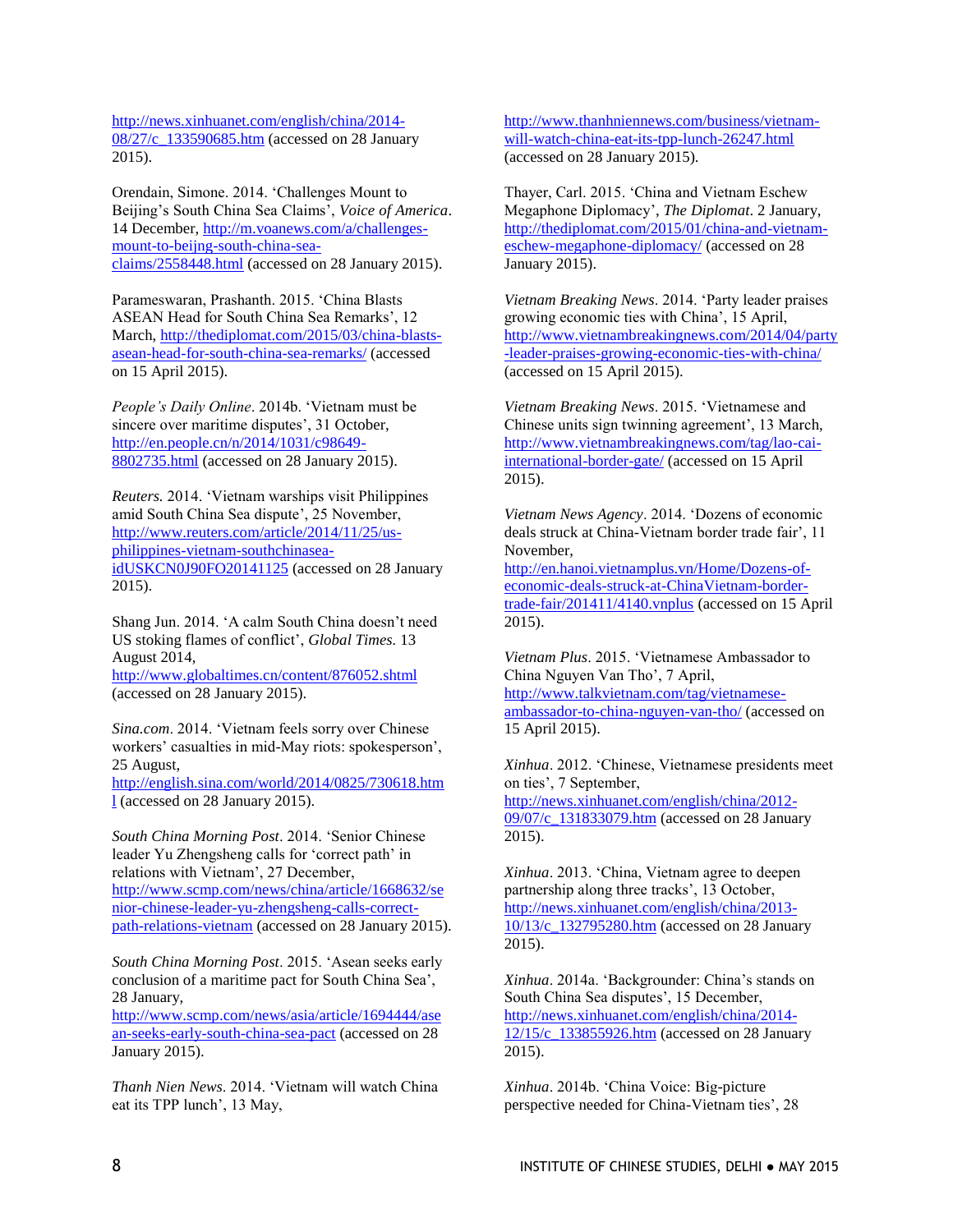August,

[http://news.xinhuanet.com/english/china/2014-](http://news.xinhuanet.com/english/china/2014-08/28/c_133603760.htm) [08/28/c\\_133603760.htm](http://news.xinhuanet.com/english/china/2014-08/28/c_133603760.htm) (accessed on 28 January 2015).

*Xinhua*. 2014c. 'China, Vietnam agree to properly handle sensitive bilateral issues', 18 June, [http://news.xinhuanet.com/english/china/2014-](http://news.xinhuanet.com/english/china/2014-06/18/c_133418102.htm) [06/18/c\\_133418102.htm](http://news.xinhuanet.com/english/china/2014-06/18/c_133418102.htm) (accessed on 28 January 2015).

*Xinhua.* 2014d. 'China, Vietnam agree to properly settle maritime disputes', 27 December, [http://news.xinhuanet.com/english/china/2014-](http://news.xinhuanet.com/english/china/2014-12/27/c_133881526.htm) [12/27/c\\_133881526.htm](http://news.xinhuanet.com/english/china/2014-12/27/c_133881526.htm) (accessed on 28 January 2015).

*Xinhua*. 2014e. 'China, Vietnam to handle maritime issues through dialogue, consultation', 10 November, [http://news.xinhuanet.com/english/china/2014-](http://news.xinhuanet.com/english/china/2014-11/10/c_133778527.htm) [11/10/c\\_133778527.htm](http://news.xinhuanet.com/english/china/2014-11/10/c_133778527.htm) (accessed on 28 January 2015).

*Xinhua*. 2014f. 'China-ASEAN expo creates new spaces for Vietnamese enterprises: FM', 19 September,

<http://www.globaltimes.cn/content/882330.shtml> (accessed on 28 January 2015).

*Xinhua.* 2014g. 'Chinese, Vietnamese Parties hold 10th Theory Seminar', 4 November, [http://news.xinhuanet.com/english/china/2014-](http://news.xinhuanet.com/english/china/2014-11/04/c_127178393.htm) [11/04/c\\_127178393.htm](http://news.xinhuanet.com/english/china/2014-11/04/c_127178393.htm) (accessed on 28 January 2015).

*Xinhua*. 2014h. 'CPC to attend rule of law seminars in Vietnam, Laos', 28 October, [http://news.xinhuanet.com/english/china/2014-](http://news.xinhuanet.com/english/china/2014-10/28/c_133748044.htm) [10/28/c\\_133748044.htm](http://news.xinhuanet.com/english/china/2014-10/28/c_133748044.htm) (accessed on 28 January 2015).

*Xinhua*. 2014i. 'Vietnam's special envoy to visit China to cool down situation: spokesperson', 25 August,

[http://news.xinhuanet.com/english/china/2014-](http://news.xinhuanet.com/english/china/2014-08/25/c_133582778.htm) [08/25/c\\_133582778.htm](http://news.xinhuanet.com/english/china/2014-08/25/c_133582778.htm) (accessed on 28 January 2015).

*Xinhua*. 2014j. 'Xi eyes mended China-Vietnam ties', 27 August,

[http://news.xinhuanet.com/english/china/2014-](http://news.xinhuanet.com/english/china/2014-08/27/c_133590950.htm) [08/27/c\\_133590950.htm](http://news.xinhuanet.com/english/china/2014-08/27/c_133590950.htm) (accessed on 28 January 2015).

*Xinhua*. 2015a. 'China tells Philippines, Vietnam to cease intrusive action at sea', 29 April,

[http://news.xinhuanet.com/english/2015-](http://news.xinhuanet.com/english/2015-04/29/c_134196716.htm) 04/29/c 134196716.htm (accessed on 30 April 2015).

*Xinhua*. 2015b. 'China voices "serious concern" over ASEAN statement on South China Sea', 28 April, [http://news.xinhuanet.com/english/2015-](http://news.xinhuanet.com/english/2015-04/28/c_134192958.htm) [04/28/c\\_134192958.htm](http://news.xinhuanet.com/english/2015-04/28/c_134192958.htm) (accessed on 30 April 2015).

*Xinhua*. 2015c. 'China, Vietnam pledge closer friendship, partnership', 7 April, [http://news.xinhuanet.com/english/2015-](http://news.xinhuanet.com/english/2015-04/07/c_134131246.htm) [04/07/c\\_134131246.htm](http://news.xinhuanet.com/english/2015-04/07/c_134131246.htm) (accessed on 30 April 2015).

*Xinhua*. 2015d. 'China, Vietnam should transcend disputes, seek cooperation', 8 April, [http://en.people.cn/n/2015/0408/c90780-](http://en.people.cn/n/2015/0408/c90780-8875476.html) [8875476.html](http://en.people.cn/n/2015/0408/c90780-8875476.html) (accessed on 30 April 2015).

*Xinhua*. 2015e. 'China, Vietnam to strengthen cooperation on securities: official', 17 April, [http://news.xinhuanet.com/english/2015-](http://news.xinhuanet.com/english/2015-04/17/c_134160171.htm) [04/17/c\\_134160171.htm](http://news.xinhuanet.com/english/2015-04/17/c_134160171.htm) (accessed on 30 April 2015).

*Xinhua.* 2015f. 'Chinese state councilor, Vietnamese deputy PM hold phone talks on ties', 13 February, [http://news.xinhuanet.com/english/china/2015-](http://news.xinhuanet.com/english/china/2015-02/13/c_127494569.htm)  $\frac{0.02}{13}{c}$  127494569.htm (accessed on 30 April 2015).

*Xinhua*. 2015g. 'CPC congratulates the Vietnamese Communist Party on 85th anniversary', 3 February, [http://news.xinhuanet.com/english/china/2015-](http://news.xinhuanet.com/english/china/2015-02/03/c_133966672.htm) [02/03/c\\_133966672.htm](http://news.xinhuanet.com/english/china/2015-02/03/c_133966672.htm) (accessed on 30 April 2015).

*Xinhua*. 2015h. 'Maritime Silk Road offers new opportunity for China-Vietnam cooperation', 8 April, [http://news.xinhuanet.com/english/2015-](http://news.xinhuanet.com/english/2015-04/08/c_134133884.htm) [04/08/c\\_134133884.htm](http://news.xinhuanet.com/english/2015-04/08/c_134133884.htm) (accessed on 30 April 2015).

*Xinhua*. 2015i. 'Spotlight: China, Vietnam vow to deepen partnership', 11 February, [http://news.xinhuanet.com/english/china/2015-](http://news.xinhuanet.com/english/china/2015-02/11/c_127485474.htm) 02/11/c 127485474.htm (accessed on 30 April 2015).

*Xinhua*. 2015j. 'Vietnam hopes to further promote ties with China: official', 16 January, [http://news.xinhuanet.com/english/china/2015-](http://news.xinhuanet.com/english/china/2015-01/16/c_127390942.htm) [01/16/c\\_127390942.htm](http://news.xinhuanet.com/english/china/2015-01/16/c_127390942.htm) (accessed on 30 April 2015).

Xue Zuxian. 2014. 'ASEAN-China relations go beyond disputes', *Global Times*. 17 November, <http://www.globaltimes.cn/content/892219.shtml> (accessed on 30 April 2015).

Zhang Hong. 2014. 'Why is the US going in hard in the South China Sea disputes?', *People's Daily Online*. 13 August,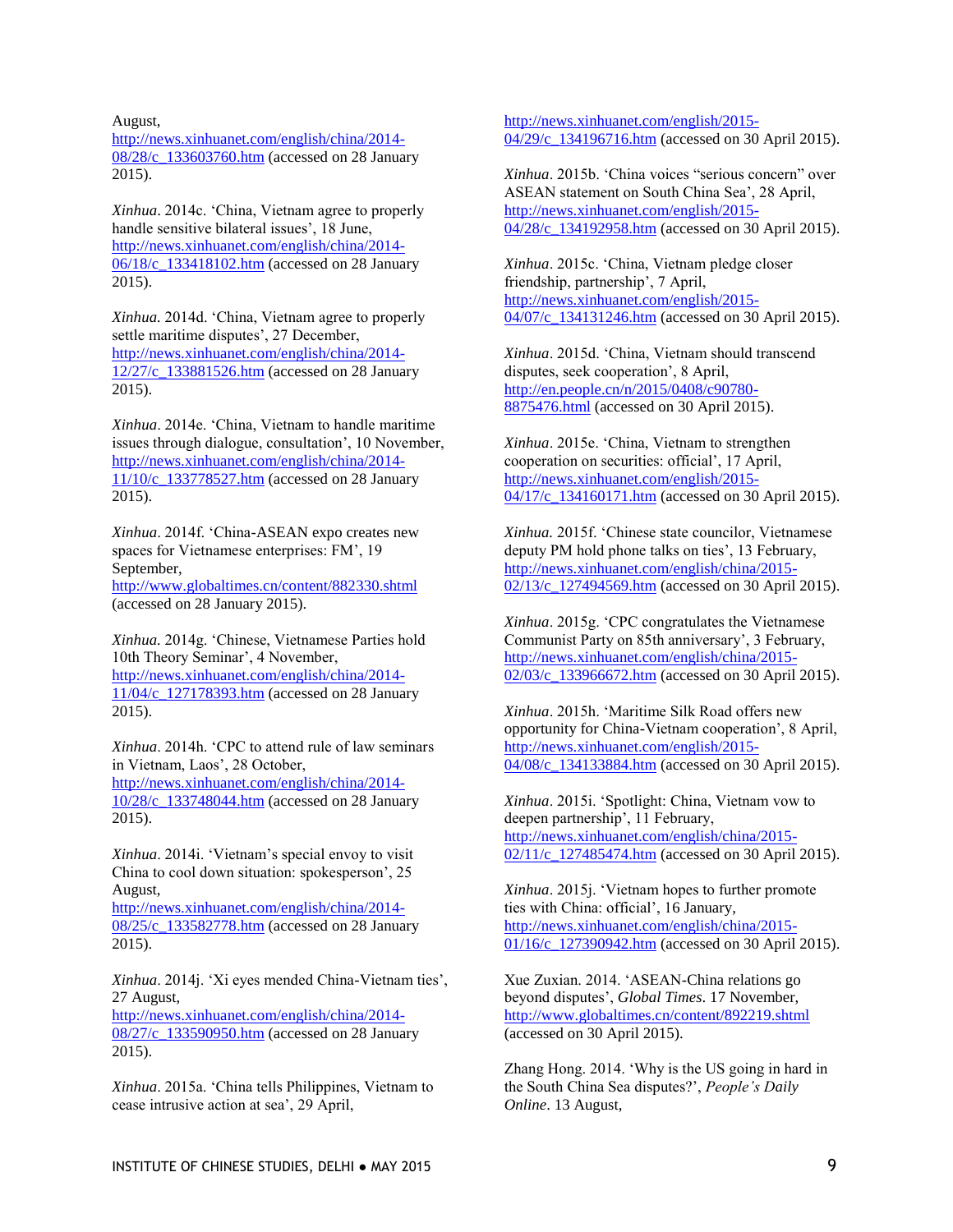[http://en.people.cn/n/2014/0813/c90000-](http://en.people.cn/n/2014/0813/c90000-8768907.html) [8768907.html](http://en.people.cn/n/2014/0813/c90000-8768907.html) (accessed on 28 January 2015).

Zhang Junshe. 2014. 'Who is breaking international rules, China or the US?', *People's Daily Online*. 15 August, [http://en.people.cn/n/2014/0815/c90000-](http://en.people.cn/n/2014/0815/c90000-8770188.html) [8770188.html](http://en.people.cn/n/2014/0815/c90000-8770188.html) (accessed on 28 January 2015).

Zhao Minghao. 2014. 'Do not let US stoke disputes', *China Daily*. 12 August, [http://usa.chinadaily.com.cn/opinion/2014-](http://usa.chinadaily.com.cn/opinion/2014-08/12/content_18292970.htm) [08/12/content\\_18292970.htm](http://usa.chinadaily.com.cn/opinion/2014-08/12/content_18292970.htm) (accessed on 28) January 2015).

*The views expressed here are those of the author and not necessarily of the Institute of Chinese Studies.*

The ICS is an interdisciplinary research institution which has a leadership role in promoting Chinese and East Asian Studies in India. The *ICS Analysis* aims to provide informed and balanced inputs in policy formulation based on extensive interactions among wide community of scholars, experts, diplomats and military personnel.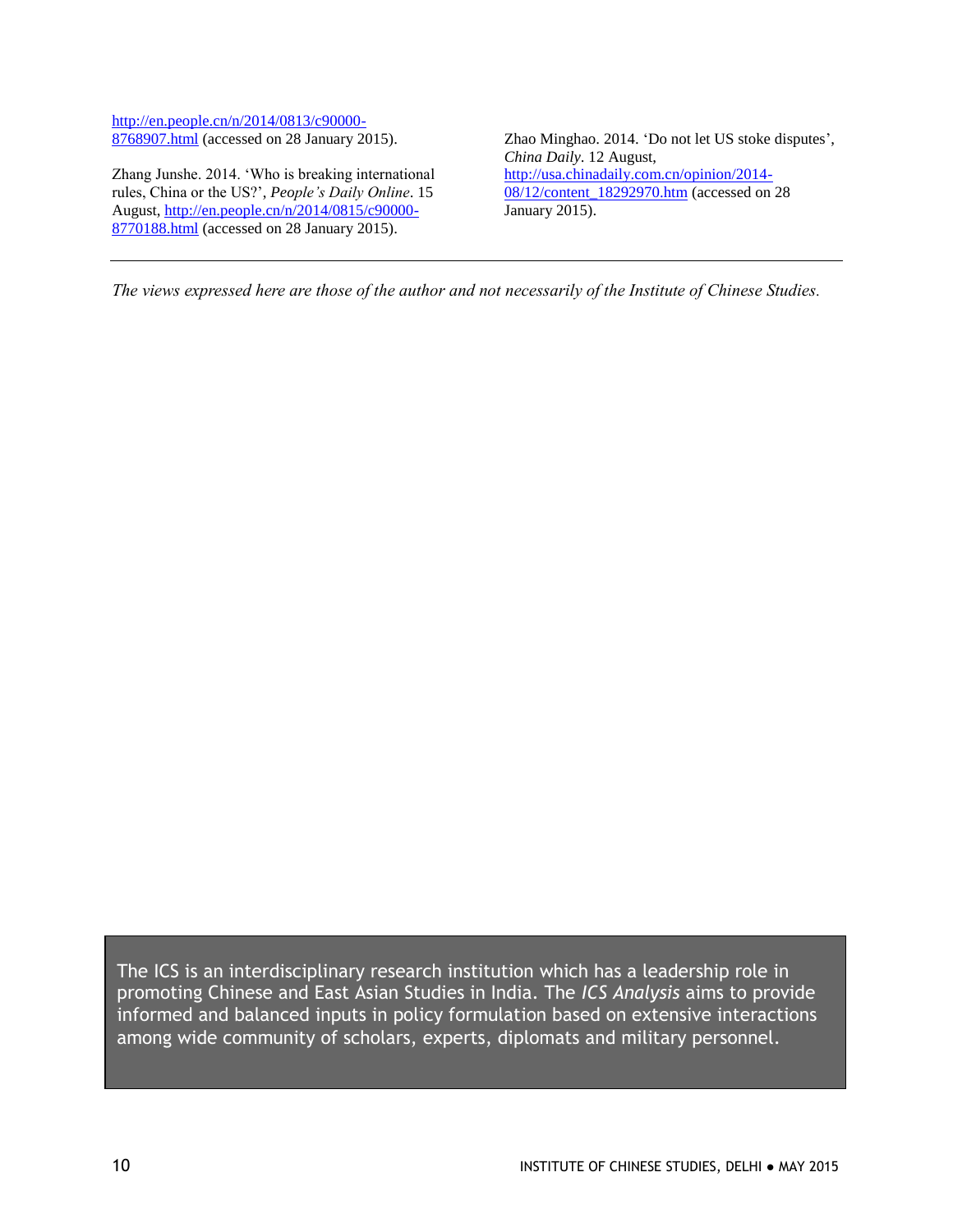

## ICS ANALYSIS BACK ISSUES

| No. 29   Mar 2015          | Applying the 'Going Out' Strategy: Chinese Provinces and Cities       |
|----------------------------|-----------------------------------------------------------------------|
|                            | Engage India                                                          |
| No. 28<br>Mar 2015         | China, the Debt Trap and the Future Prospects for its Economy         |
| Feb 2015<br>No. 27         | Will he or Won't he? Recent Sino-Tibetan Exchanges over the Dalai     |
|                            | Lama's Reincarnation                                                  |
| No. 26<br>Jan 2015         | China-Sri Lanka Ties Post-Rajapaksa: Major Changes Unlikely           |
| Jan 2015<br>No. 25         | Chinese Combat Troops Join UN Peacekeeping Operations in South        |
|                            | Sudan: A New Beginning?                                               |
| No. 24<br>Dec 2014         | China's 'Going Out' Policy: Sub-National Economic Trajectories        |
| Dec 2014<br>No. 23         | The Ebola Crisis: Responses from India and China                      |
| No. 22   Nov 2014          | 18th CPC Central Committee Fourth Plenum: Rule of Law with            |
|                            | <b>Chinese Characteristics</b>                                        |
| Nov 2014<br>No. 21         | The New BRICS Development Bank and the Aid Architecture               |
| No. 20   Nov 2014          | China-India Economic Cooperation: Alternate Economic Corridors        |
|                            | through India to China's Western Region                               |
| No. 19   Oct 2014          | The Contingent Reserve Arrangement and The International Monetary     |
|                            | System                                                                |
| No. 18   Oct 2014          | Impasse Yet Again: Beijing's Failure to Acknowledge the Dalai         |
|                            | Lama's Increasing Moderation                                          |
| No. 17<br>Aug 2014         | Second Xinjiang Work Forum: Old Policies in New Language              |
| Aug 2014<br>No. 16         | Comparative Assessment of the SAARC and SCO Charters                  |
| No. 15<br><b>July 2014</b> | South Korea-China Relations and the Northeast Asian Strategic Puzzle  |
| No.14<br>Mar 2014          | Kunming Incident Reveals Political Chasm                              |
| No. 13<br>Feb 2014         | India-South Korea Strategic Partnership: An Assessment                |
| No. 12   Jul 2013          | Emerging Trends in Chinese Investments in Bangladesh: Challenges      |
|                            | and Opportunities                                                     |
| No. 11<br>Jul 2013         | China and the Federalism Question in Nepal                            |
| No. 10<br>Jun 2013         | The Recent Violence in Xinjiang and China's Ethnic Policy             |
| May 2013<br>No. 09         | Rising and Shining: The Coming Boom in Indo-Japanese Economic         |
|                            | Relations                                                             |
| No. 08<br>Apr 2013         | China's Military Power                                                |
| No. 07   Mar 2013          | Self-Immolations, the Tibet Question and the Way Forward              |
| No. 06<br>Aug 2012         | China and Revival of the World Economy                                |
| May 2012<br>No. 05         | The US-China "Strategic Distrust": Perceptions from New Delhi         |
| May 2012<br>No. 04         | Chinese Reactions to India's Agni-V Test Firing                       |
| No. 03<br>May 2012         | Bo Xilai's Exit: Some Interpretations                                 |
| No. 02<br>May 2012         | China, India and the Indian Ocean Region: Need to Move from           |
|                            | <b>Balance of Power to Cooperation</b>                                |
| No. 01<br>$\vert$ May 2012 | Postponement of the 15th Special Representative-level Talks: Possible |
|                            | <b>Causes and Implications</b>                                        |